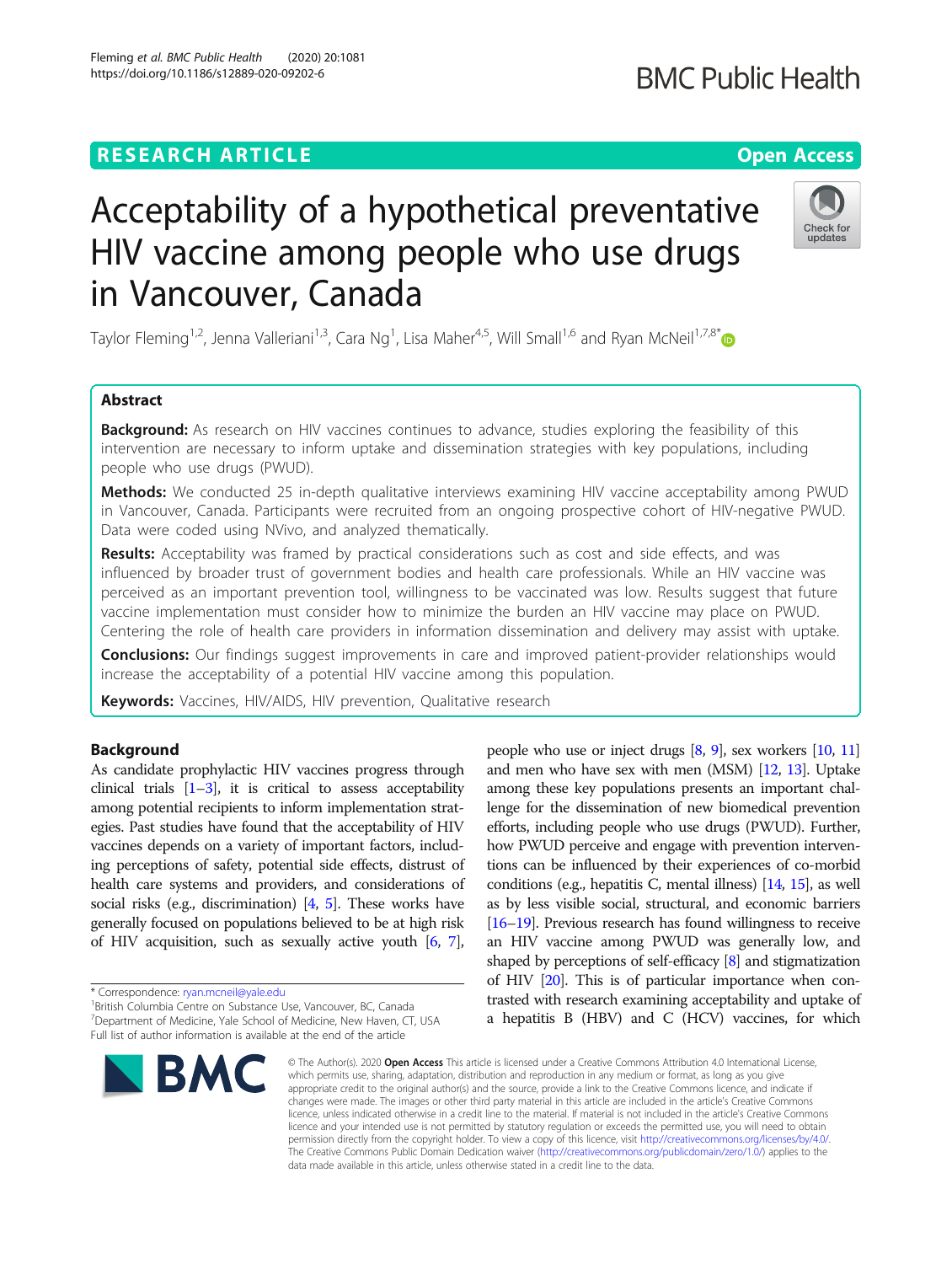<span id="page-1-0"></span>reports of hypothetical and real-world uptake are attributed to lack of knowledge of HBV and HCV [[9](#page-7-0), [21](#page-7-0), [22](#page-7-0)], rather than stigma.

Much previous work on the acceptability of HIV vaccines among PWUD has relied predominantly on quantitative research [[23](#page-7-0)–[25](#page-7-0)] and has failed to consider the complex interplay of social, structural and environmental contexts and their impact on health outcomes in this population. The broader literature increasingly identifies the need to shift away from a focus on individual choices and behaviours to understanding of underlying conditions and contexts, in order to address HIV risk [[19,](#page-7-0) [26](#page-7-0)]. For example, gendered power relations may play a role in women's HIV-related vulnerability [[27](#page-7-0), [28](#page-7-0)], and considerations of contextual factors such as vulnerability to sexual and physical violence, distinctively shape women's HIV-risk profiles [[29](#page-7-0), [30](#page-7-0)].

As research on candidate HIV vaccines continues to advance, centering the voices of PWUD as a key population for biomedical prevention interventions will allow for a more nuanced examination of uptake and feasibility currently lacking in available studies. In this qualitative study, we explore the perceptions of PWUD towards a hypothetical HIV vaccine in Vancouver, Canada, and their implications for the acceptability and uptake of an efficacious vaccine.

# Methods

This ethno-epidemiological study draws on semistructured interviews conducted with 25 participants of the Vancouver Drug Users Study (V-DUS). V-DUS is a prospective cohort study of HIV-negative people who use drugs, operating in Vancouver, Canada since 1996. This cohort has been described in detail elsewhere [\[31](#page-7-0)]. In short, V-DUS participants are recruited through snowball sampling and street outreach, and are eligible to participate in the cohort study if they are 18 years or older, HIV negative, and used illicit drugs in the past 30 days at baseline. Participants complete a standardized interviewer-administered questionnaire and provide blood samples at baseline and bi-annual follow-up visits. Ethno-epidemiology aims to merge both epidemiological and qualitative methods to increase understanding of how social-structural contexts impact patterns of health and social harms [[32\]](#page-7-0).

V-DUS participants have well-established relationships with our research program through their involvement in the longitudinal cohort study. V-DUS participants who were eligible for the present study were contacted by a V-DUS team member, and invited to participate in a one-time interview at a storefront research office located in Vancouver's Downtown Eastside neighbourhood—a low-income inner city neighbourhood with a high prevalence of HIV and illicit drug use. Participants were

eligible for this study if they had completed a follow-up interview with V-DUS in the previous six months, were current regular users of illicit drugs, and were HIVnegative. Participant characteristics are reported in Table 1. We aimed to oversample women and Indigenous persons relative to their representation among the local drug-using population in recognition of the ways they are uniquely impacted by HIV risk. The study was approved by the research ethics board of Providence Health Care and the University of British Columbia.

Semi-structured interviews with 25 participants took place in a private room, and were conducted by JV and CN using an interview guide to facilitate discussion. Both interviewers are extensively trained in qualitative research methods, including interviewing, and have prior experience conducting interviews with PWUD. Before beginning the interview, JV and CN explained the study, reviewed the consent form with participants, and received written informed consent. Interviews focused on general immunization history, perceptions of HIV risk, current risk behaviours, knowledge of public health

|  |  | Table 1 Participant characteristics |
|--|--|-------------------------------------|
|--|--|-------------------------------------|

|                                        | Participants $(n = 25)$ |
|----------------------------------------|-------------------------|
| Age                                    |                         |
| Mean                                   | 50.2                    |
| Range                                  | $34 - 73$               |
| Gender                                 |                         |
| Men                                    | 14 (56%)                |
| Women                                  | 11 (44%)                |
| <b>Ethnicity</b>                       |                         |
| White                                  | 10 (40%)                |
| Indigenous                             | 13 (52%)                |
| Other                                  | 2(8%)                   |
| Drugs use in past 30 days <sup>a</sup> |                         |
| Heroin                                 | 15 (60%)                |
| Cocaine (powder)                       | 7 (28%)                 |
| Crack cocaine                          | 4 (16%)                 |
| Crystal methamphetamine                | 8 (32%)                 |
| Fentanyl                               | 10 (40%)                |
| Frequency of drug use                  |                         |
| Daily                                  | 15 (60%)                |
| 3-4 times per week                     | 3 (12%)                 |
| One or fewer times per week            | 7 (28%)                 |
| Would receive HIV vaccine <sup>b</sup> |                         |
| Yes                                    | 12 (48%)                |
| No                                     | 10 (40%)                |
| Undecided                              | 2(8%)                   |

<sup>a</sup>Note participants could select multiple substances

**bHypothetical approved preventative HIV vaccine**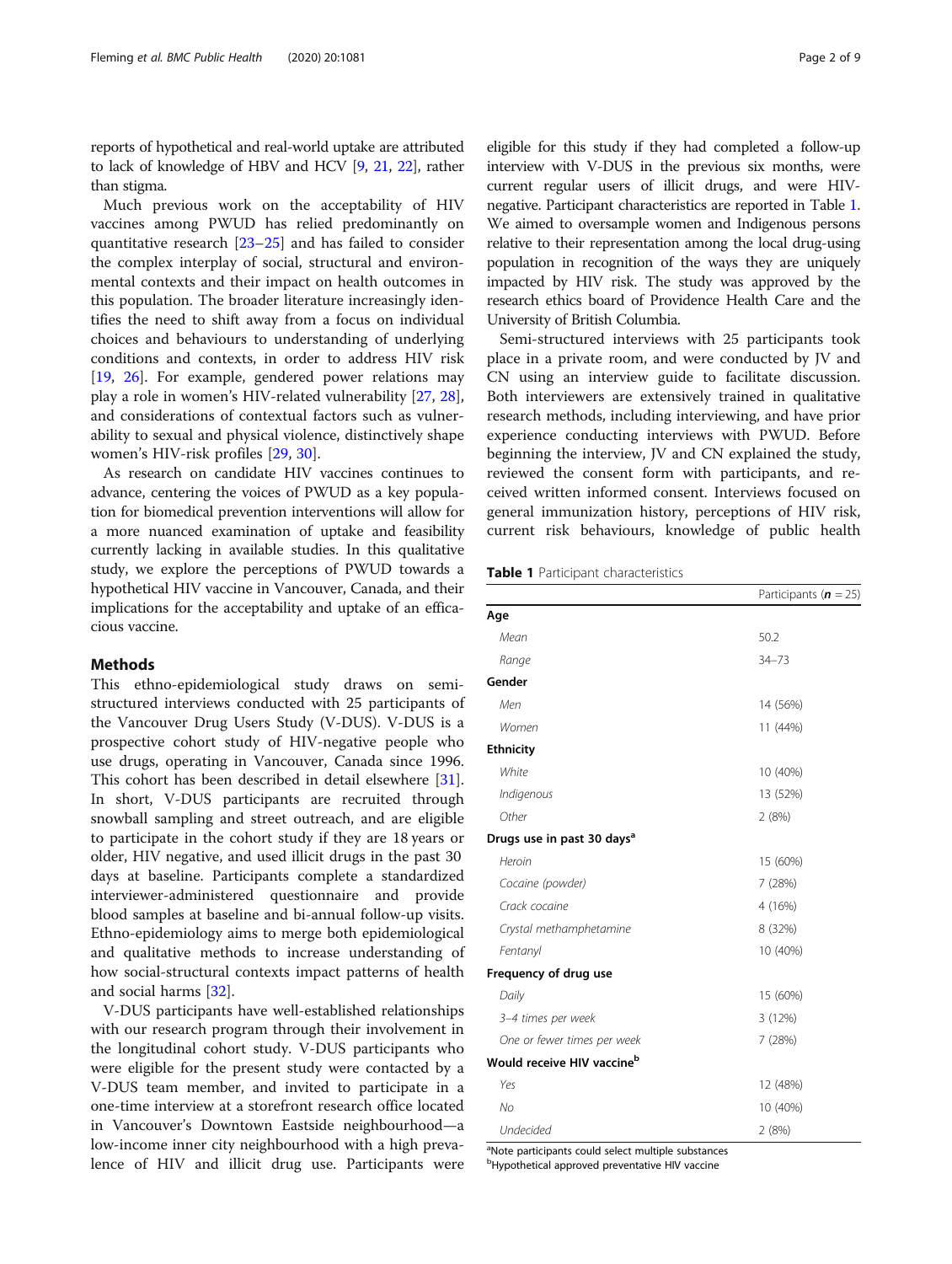efforts and campaigns around HIV, and willingness to receive a hypothetical preventative HIV vaccine. For the purposes of this study, this vaccine was assumed to be an intramuscular injection [[33,](#page-8-0) [34](#page-8-0)]. The interview guide developed for this study (see Additional file [1](#page-6-0)) focused on a hypothetical proven HIV vaccine, however, lines of questioning were flexible enough to allow for more general discussion of HIV vaccines, including clinical trial participation. Interviews were audio-recorded, and lasted between 45 and 75 min each. Participants received \$30 cash honorarium for their time. Upon reaching saturation, interviews were then transcribed verbatim, coded, and analyzed thematically using NVivo 12. Participants were assigned pseudonyms using a random name generator.

We drew on both deductive and inductive approaches [[35](#page-8-0)] during analysis to focus on the uptake and acceptability of a hypothetical preventative HIV vaccine, potential concerns around a hypothetical vaccine, relationships with health care service providers, and practical considerations that shape acceptability (e.g., cost, dosing regimens, side effects). We developed an initial coding framework informed by a priori categories extracted from the interview guide, and our research team (JV, CN and RM) met after reviewing 3–5 transcripts to further refine the coding framework based on emerging themes. Once final themes were established, data were recoded to ensure trustworthiness of final themes. Two team members (JV and CN) independently coded each of the remaining transcripts to establish inter-coder reliability, and the research team met regularly to discuss findings as a group.

# Results

#### HIV vaccine acceptability

#### Willingness to receive an HIV vaccine

Participants were generally knowledgeable about and accepting of vaccines other than the influenza vaccine, with which many reported they had prior negative experiences. Participants viewed vaccines as an important public and individual health tool, and most had received them as necessary (e.g., childhood vaccinations). Few participants were unaware of what a vaccine is or how it works, although these individuals were more skeptical about a hypothetical preventative HIV vaccine. Further, participants acknowledged the important role that vaccines played in both public and individual health, although they were unwilling to receive any vaccine that was not demonstrated to be effective and accepted among the general public. For example, while most participants, including 'Charlotte' (49-year-old white woman) considered a future HIV vaccine useful, many reported not wanting to be among the first to be vaccinated, whether as a participant in a clinical trial of a candidate vaccine or as part of new public health initiative for a vaccine shown to be efficacious:

I don't want to be one of the guinea pigs though … I don't want to be, like, you know, what I was saying, they have to do trials and stuff? I don't want to be in that group of people that do the trials. I don't care how much money they give me.

Similar to others, Charlotte invoked the image of "guinea pigs" to describe clinical trial participants, and would under no circumstances participate as a test subject to demonstrate efficacy of a candidate vaccine.

Conversely, other participants believed a preventative HIV vaccine would be useful, but would be unwilling to receive such a vaccine in any capacity, regardless of demonstrated efficacy. These participants framed their unwillingness to participate through their perceived risk to HIV exposure. Similar to other participants, 'Andy' (62-year-old white man) characterized his level of risk as low, by contrasting himself to other PWUD who may participate in conventionally high HIV-risk behaviours (e.g., sex work, MSM), or who participate in the same behaviours as himself but in 'riskier' ways (e.g., higher frequency of injecting):

Well if you're MSM or you're an injection drug user, I think it would be a smart thing to take if it was proven that it was working. If you were sure, you know 99 percent that it was going to prevent it, then you should, especially if you are engaging in things that we know, there are two ways of getting HIV, let's face it – sex and injection drugs – that's it. So, if you are engaging in those risky behaviours, then why not. You would be stupid not to because the alternative is really shitty … I don't have any, you know, sex no, there is no need [for a vaccine], and  $I$  don't share rigs. The one time when I do my occasional shot now I use a brand-new rig out of a package.

Within these narratives, participants sought to distance themselves from stigma associated with drug use, while simultaneously reinforcing stigmatization of PWUD who may be among the most socially and economically marginalized.

Were a vaccine proven to be efficacious through clinical trials and offered as part of a new public health initiative, participants still viewed the vaccine to be somewhat experimental, with Charlotte continuing "I would want to see other people get the vaccine first before trying it," even though, as members of a key population PWUD may be among the first offered a hypothetical preventative HIV vaccine. Many felt it was important to wait before getting a newly approved vaccine as part of a public health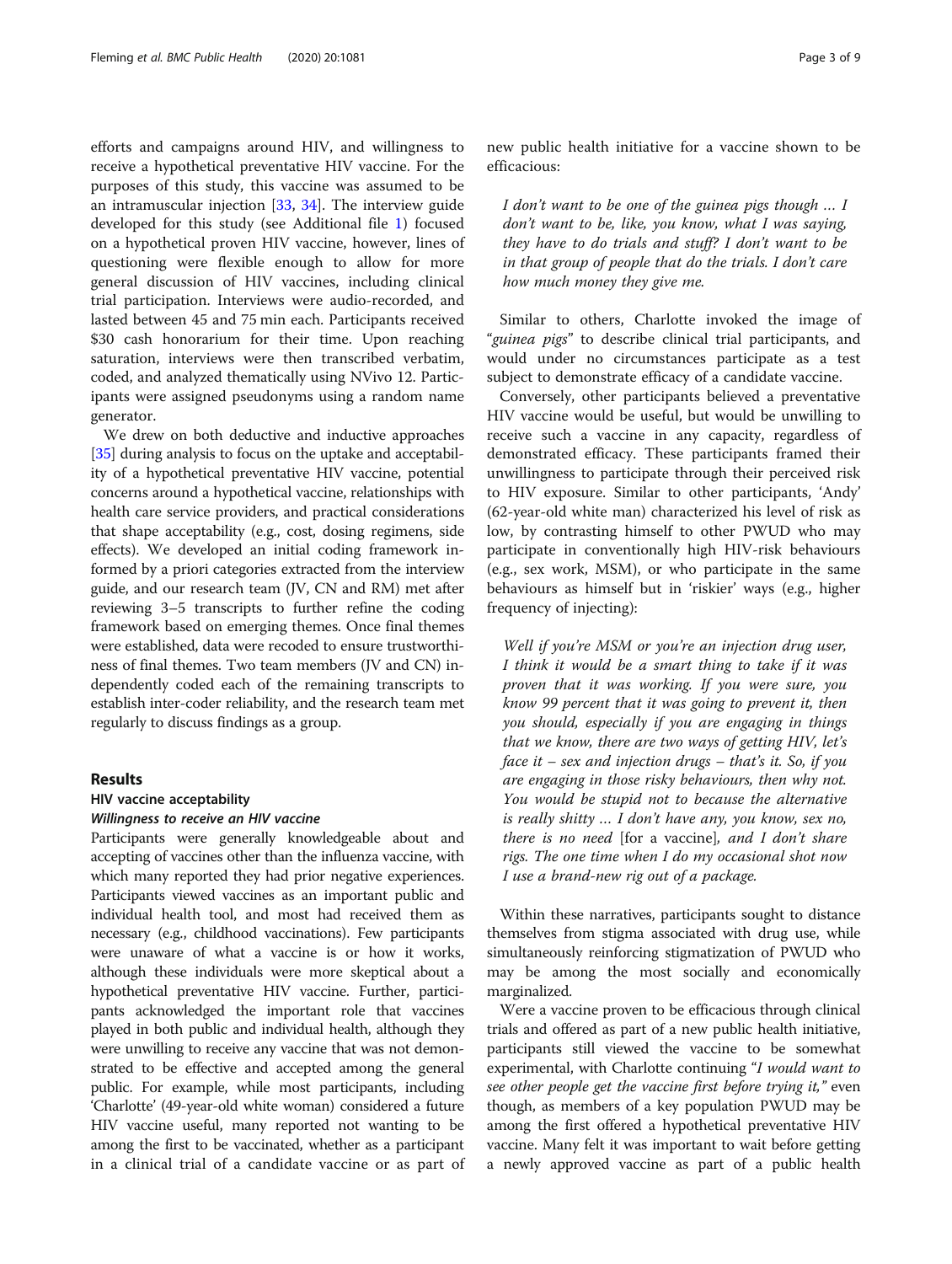initiative because of any potential unknown consequences, and multiple participants expressed concern about being one of the first to get a new vaccine. The idea of a new preventative HIV vaccine concerned participants, who were unsure if that would come with unknown and potentially long-term side effects, and whether safety of the vaccine had been established; this is despite the implication that such a vaccine would have already been approved for public use, suggesting that public acceptance of a vaccine's efficacy shaped willingness to receive a vaccine just as much, if not more than clinical acceptance (e.g., clinical trial results):

I mean, it would have to be like really, really tested, and really show that it works, you know? Like what proof do you know? The only proof is would you take it and then you go and have sex with an HIV-positive person and see if it works or not. ('Simon,' 44-year-old white man)

Moreover, for Simon and others, the evidence supporting an HIV vaccine still had to be considered with the risk of it not working as intended when deciding whether or not to vaccinate. For example, 'Nick' (58-year-old Black man) questioned the role of public support in relation to the seasonal influenza vaccine, noting that despite public health campaigns purporting the benefits of vaccination, many who were vaccinated still became ill with the flu each year: "I'm taking it [flu vaccine] because they [public health messaging] tell me it's good for me. I'm hoping they're telling me the truth, but I don't know."

All participants expressed that they would want more information about the effectiveness of an HIV vaccine and its side effects before they exposed themselves to it. For most participants, mild to moderate side effects would be acceptable, such as a sore arm or fever, and would not impede uptake, as Nick explained:

I'd have to hear them [the side effects]  $\ldots$  I don't want to, as I said, I don't want to go blind … I'd have to hear what the side effects are, and do I really want to go through it. Like, if the side effects are just headaches, I could take that.

# Institutional trust and mistrust

Skepticism towards a hypothetical HIV vaccine was predominantly framed by a mistrust in government and pharmaceutical companies, as well as by past negative experiences within health care systems. Many participants felt that these agencies and institutions cared little about the public, generally, and PWUD, in particular. These perceptions were shaped by negative personal experiences with government agencies (e.g., criminal justice system, child welfare system), as well as reports

from others within their peer networks. 'Harvey' (60 year-old white man) explained:

You can't always trust the government. I think they think they're making the best decision in your interest. I don't know, at my age, I know things about the government that they've done to friends of mine and at the time they were doing these things they weren't so forthcoming with what was really going on.

Some participants spoke about rejecting future vaccination campaigns because of a long-standing suspicion of government initiatives. For example, 'Laura' (39-year-old Indigenous woman) explained, "The government's looking out for themselves. The people are nothing" when discussing her faith in government-sponsored vaccination initiatives. When not relating this mistrust to past negative experiences with governmental initiatives and institutions, participants cited conspiracy theories, such as population control or concerns about the "chemical composition" of vaccines, as why they would be skeptical of any future preventative HIV vaccines, regardless of proven efficacy. For 'Luke' (62-year-old white man), targeting a high-risk group, such as PWUD, under the guise of HIV vaccination was viewed as a potential strategy to eliminate socially and morally stigmatized groups:

Who are they gonna get rid of first? They're gonna get rid of the drug addicts, the prisoners … you know, because we're overpopulated … it's common sense. The planet can only hold so many people, and there's only so much food, there's only so much water, there's only so much of everything. And we keep going the way we're going, what's gonna happen, right? I mean, who goes first, right? It's you or I?

Participants who subscribed to conspiracy theories surrounding vaccinations had no personal experiences to support these claims. Rather, belief in these theories originated from reports through peer networks and personal research: "I just read that [conspiracy] on the internet and I got scared" ('Marco,' 38-year-old white man).

While participants were generally distrustful of government and pharmaceutical companies, the majority spoke extensively about the trust they had in their individual health care providers with regards to medical care and information about vaccinations, suggesting that participants trusted clinicians to scrutinize public health policy and potentially harmful government initiatives for them. Participants unanimously said they would want to receive information about the vaccination from a health care professional, such as a doctor or nurse, because they considered them knowledgeable and trusted them. The vast majority of participants had a regular physician,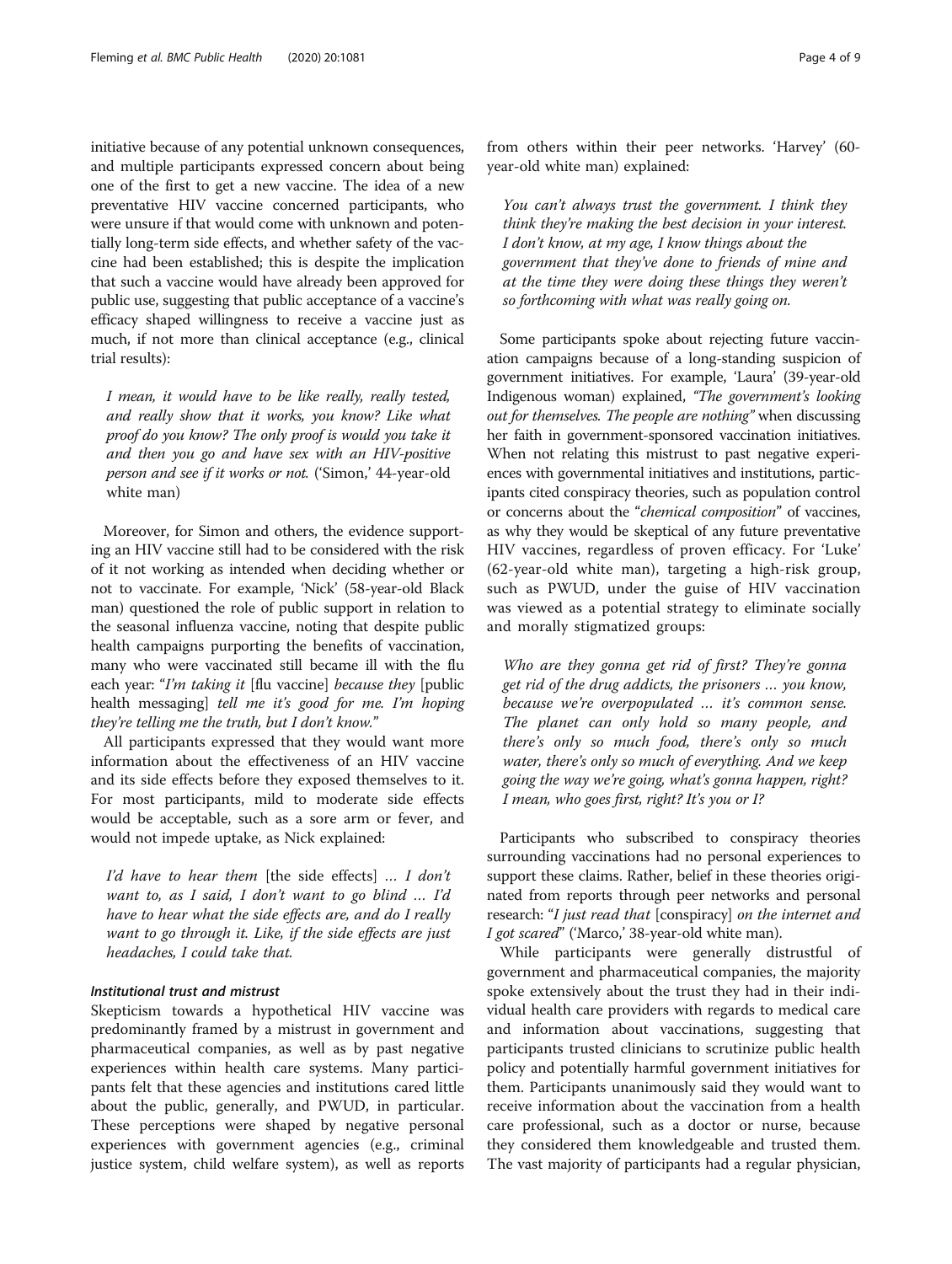and the relationships these participants had developed with their health care providers helped shape their attitudes towards a potential HIV vaccine, as Nick described:

I'd need to sit down and talk to my doctor and hear what they got to tell me about it. I just can't jump in to it because someone says we've got a vaccine. I want to know about the vaccine. I want to know if it can help me. I want to know if it can hurt me. I want to know about it before I take it … I've got a really good doctor.

Luke echoed this trust in his individual physician as a source of information about an HIV vaccine.

If my next-door neighbours tell it to me, well, you know what I mean? I might believe it, I might not, and then I don't know if I, you know. But if my doctor told me to, I'd take it as gospel, basically, right?

Some participants indicated that they would defer to their doctor's authority or medical expertise, and were open to future vaccinations even though they did not believe they were at high risk for HIV. For example, 'Donald' (34-year-old Indigenous man) said, "If they [my doctor] really thought I needed it, I probably would do it." Here we see that doctors carry authority with these participants in ways which could increase the acceptability and uptake of a preventative HIV vaccine. Even those participants who stated they would not be vaccinated (see Table [1\)](#page-1-0) said that they would consider it if their doctor felt it was very important.

# HIV vaccine feasibility

# Compulsory vaccination

As an extension of this more general distrust for government, most participants rejected the idea of a compulsory HIV vaccination policy for adults. Some participants raised concerns that targeting certain key populations, such as PWUD, would be discriminatory or further stigmatizing, while most asserted their individual autonomy to make health care decisions for themselves or in conjunction with their physician, as 'Michelle' (50-yearold Indigenous woman) highlighted: "It's a little invasive and intrusive … I just think that people should be able to make their own decisions." It should be noted that while health care providers seem to play a key role in participants' decision to participate in new HIV prevention technologies, participants were strongly opposed to any type of coercive or compulsory approach to vaccination.

Half of our participants were, however, open to the idea of a tested and approved HIV vaccine being delivered to children in schools, even as a mandatory vaccination, and particularly before young people become sexually active. Some of this was related to concerns about the stigma of accessing an HIV vaccine, which participants believed would be eliminated if it were given to everybody uniformly at a young age as part of a childhood immunization schedule, in contrast to being targeted at high-risk individuals and populations.

### Immunization schedule and cost

Immunization scheduling was also an important consideration in uptake and feasibility. While in general fewer doses were more acceptable, most participants indicated a preference for a single injection with no follow-up 'booster shot.' Approximately half reported that they would accept more doses on a schedule if required. However, many, including 'Andy' (62-year-old white man) cited the challenges of adhering to an immunization schedule, particularly a longer immunization schedule, while actively using drugs:

Well that's an issue with drug users, especially with drug users, because getting them to come in for follow ups are hard, and if the vaccine is based on the fact that you have to have three of them, say you had to have it three times two months apart, that could be an issue … but you never know with a drug user where, they could be in jail, they could be in a fucking different province, they could be anywhere. And so the follow up would be difficult.

More broadly, Andy underscores the barriers to engaging in preventative HIV care for criminalized populations within the context of drug prohibition, as the act of meeting daily survival needs and the risk of law enforcement lends a level of unpredictability to participants' lives, which may prohibit regular follow-up care.

In general, participants reported that they would want to receive the vaccination at a fixed site clinic, and very few individuals preferred receiving vaccinations through outreach services (e.g., 'door to door' or mobile campaigns). Such services may have implications for privacy, confidentiality, and social stigmatization, as Nick acknowledged:

I wouldn't want to do it. I don't want everybody knowing my business... if you're going to this place, then everybody thinks you got AIDS … I go to my own doctor, no one knows what I got.

Participants identified cost as a major barrier or deterrent to vaccine uptake. Participants unanimously agreed that a preventative HIV vaccine should be free for vulnerable populations and those on limited incomes. Within this, some believed that a tested and approved HIV vaccine should be free of charge because they viewed it as a critical public health issue. Michelle was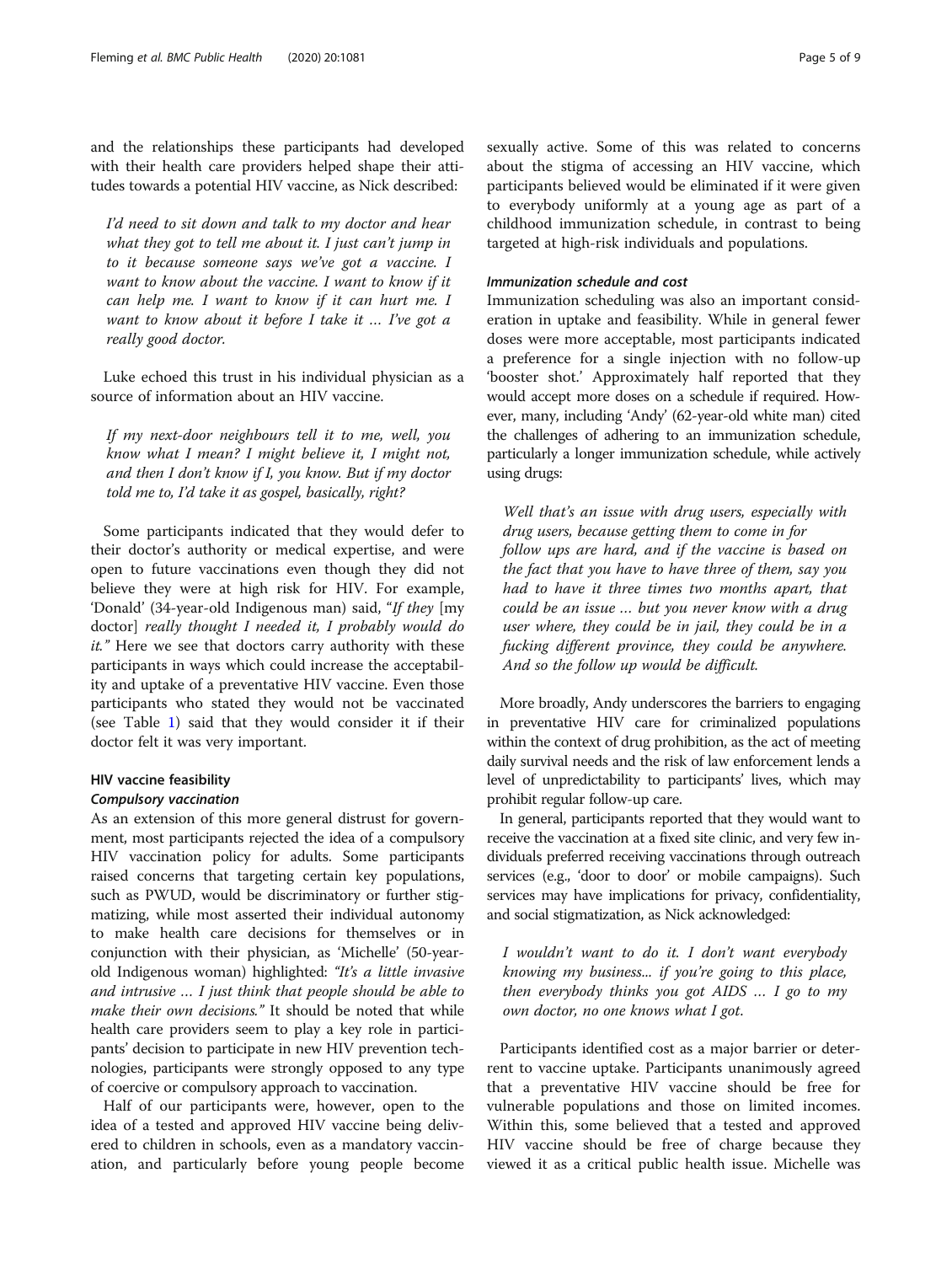among the few participants who would be potentially willing to pay for a preventative HIV vaccine depending on the cost (\$20–\$100):

Because we are fucking Canadians and we're not from the USA… There should be no reason why we shouldn't have free anything … especially vaccines in regard to health and stuff. No matter what risk group we're in, we deserve it …Doesn't matter what do we do in our life, what we do on the fucking sidelines in our home and it's our business.

The above quotation is notable in light of the focus on behavioural risk factors and the transmission of HIV. Michelle highlights that individuals hold autonomy over their lives, even if these choices place them at risk for HIV acquisition. Michelle also draws on the right to access (free) health care within the context of Canada's publicly funded health care system, including new vaccinations, asserting that cost should not be a barrier to uptake. This also demonstrates the importance of limiting the financial burden vaccinations may place on individuals.

# **Discussion**

HIV vaccine acceptability among PWUD in our study was framed by practical considerations such as concerns about cost, vaccine schedules, and side effects. Acceptability was also influenced by perceptions and trust of government bodies, for-profit pharmaceutical industries, and health care professionals. In our study, a HIV vaccine was generally considered a useful preventative tool by PWUD, although willingness to personally receive such a vaccination was low.

While roughly half of our participants were willing to receive a hypothetical preventative HIV vaccine, willingness to participate amongst these individuals was near-unanimously conditional on widespread uptake and acceptance of this vaccine as safe and effective by the general public, and most rejected compulsory HIV immunization for adults. Despite this, many suggested a mandatory HIV vaccination policy for children, framing it as a way to protect future generations and achieve high coverage because of its potential to eliminate the stigma associated with being identified in a high-risk group later in life. Previous studies, however, have suggested a mandatory policy would be unlikely, as it requires endorsement and acceptance by the general population [\[36,](#page-8-0) [37\]](#page-8-0). The development of strategies for HIV vaccination uptake specifically tailored to PWUD, especially those considered at high risk or hard-to-reach, would help to ensure broad HIV vaccine coverage, particularly considering those who are at higher risk of transmission report being less likely to receive a preventative HIV vaccine [\[25\]](#page-7-0). While past hepatitis B research has found that, for PWUD willing to receive a preventative vaccination, cash incentives can increase the likelihood of uptake and completion of a vaccine schedule [[22,](#page-7-0) [38\]](#page-8-0), implementation of an HIV vaccine will require the development of strategies to specifically target initial vaccine uptake, particularly given the stigmatization of HIV and reluctance to engage with any HIV-associated services. Moreover, it is important to consider how traditional public health campaigns for HIV prevention have targeted particular high-risk groups [\[39](#page-8-0)], which may contribute to the stigmatization of those who are already marginalized. New approaches to HIV prevention must consider how stigma can affect or impede the uptake of new interventions.

Our findings also suggest that the patient-provider relationship is a critical component to reaching PWUD and that improvements in care, as well as patient-provider relationships, would increase the acceptability and uptake of a potentially new HIV vaccine among PWUD. This reported trust in health care providers was somewhat surprising considering the consistent lack of trust in government agencies and institutions shaped by negative past experiences within the health care system reported by our participants. Further, past research with PWUD has described prevailing attitudes of mistrust of health care providers and authorities as a major barrier to optimal engagement in preventative care, including vaccine uptake [[21](#page-7-0), [40\]](#page-8-0). Our participants' narratives demonstrate that doctors with established positive relationships with PWUD patients exert considerable influence on individuals' decision to consider being vaccinated against HIV, and that this group is critical to engagement in preventative care for such key populations. This is consistent with other studies that report that positive relationships between PWUD and health care providers lead to better health outcomes [\[41,](#page-8-0) [42](#page-8-0)]. This is also consistent with previous childhood vaccination research demonstrating that trust in health care providers is a key factor in parents' decisions to vaccinate their children, and that this relationship is an important site of intervention in increasing vaccination uptake [\[43,](#page-8-0) [44](#page-8-0)]. While doctors may influence decisions by PWUD to be vaccinated, most of our participants described a conversation with their doctor as part of their decision making around uptake of a licensed HIV vaccine. Strategies to encourage uptake of a potential HIV vaccine by PWUD must also consider social and structural barriers which shape access to, and experiences with, health services and government bodies. In particular, the mistrust in government reported by our participants has significant implications for vaccination campaigns, including skepticism around candidate and licensed hypothetical vaccines, resulting in lower uptake and feasibility of these products. Broad institutional mistrust (e.g., government conspiracies, "Big Pharma") has also been implicated in vaccine hesitancy within the contexts of childhood vaccinations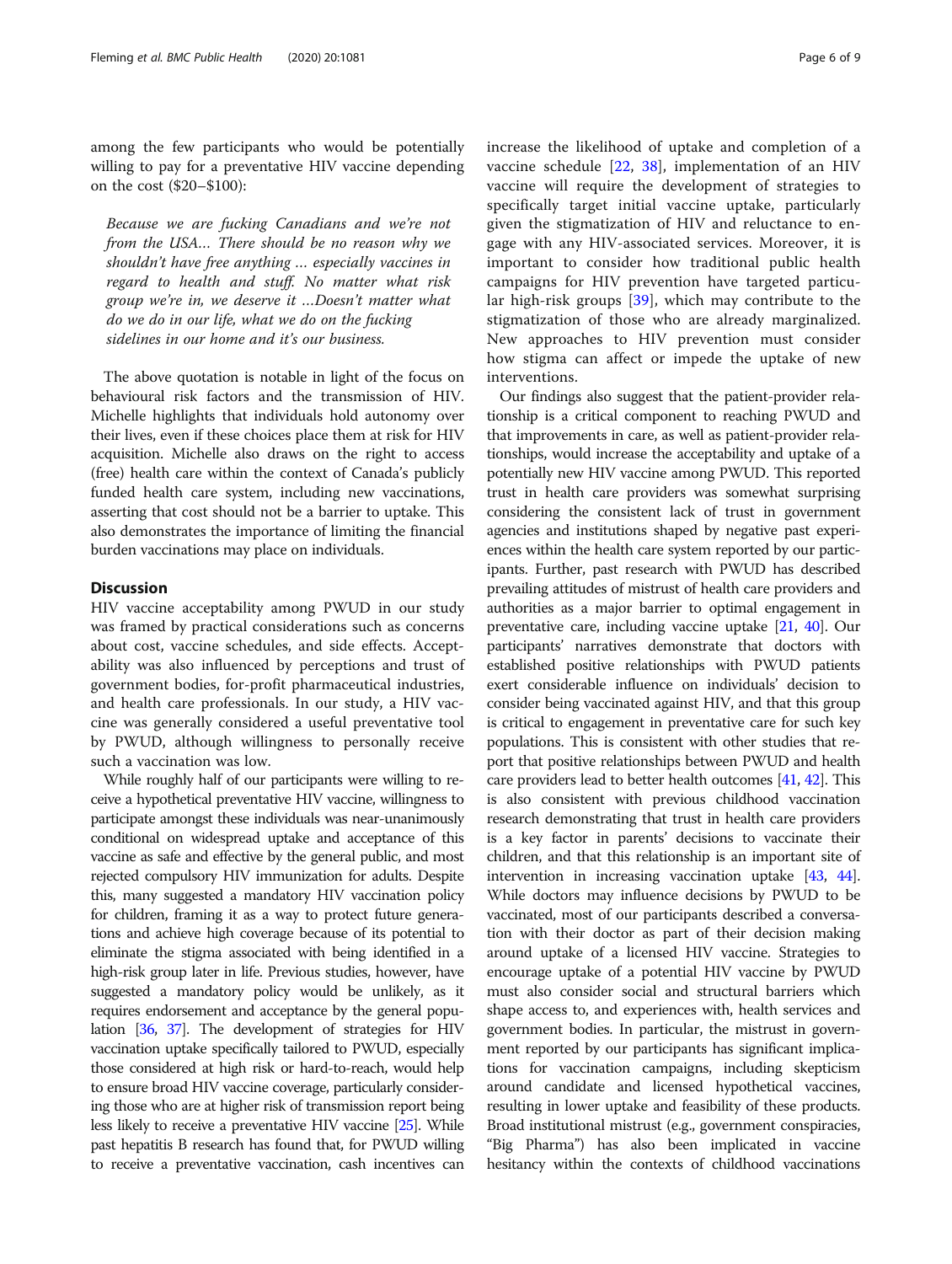<span id="page-6-0"></span>[[45](#page-8-0)] and communicable disease pandemics such as the 2009 H1N1 event [\[46](#page-8-0)]. Decoupling public health policy and practice from pharmaceutical companies and political powers will be an important step in promoting uptake of a potential HIV vaccine, particularly for PWUD, whose lived realities are criminalized by these very institutions.

To encourage real-world uptake of a future preventative HIV vaccine among PWUD, barriers such as cost, dosing regimens and mode of dissemination will need to be addressed. However, the impact of stigma as a barrier to uptake continues to underpin HIV prevention efforts, as is consistent with past research on intervention implementation among PWUD [\[47](#page-8-0), [48\]](#page-8-0). For example, many of our participants did not want to discuss HIV-related topics (e.g., health services, risk behaviours) in detail, and when speaking to vaccination administration, indicated that were they to receive it, they would want to receive this vaccination in a clinic because of concerns around privacy, and not wanting to utilize HIV-specific agencies or services for fear of being identified as someone with HIV. This suggests that public health interventions should consider encouraging more positive HIV vaccine attitudes, and the creation of partnerships with health care providers can help offer accurate and destigmatizing information around HIV risk and risks of a potential vaccine as important piece of disseminating an HIV vaccine.

While this study adds to the small body of qualitative research on HIV vaccine acceptability, and highlights how social and structural barriers may shape access to this intervention for PWUD, this study has some important limitations. The V-DUS cohort is made up of both former and current PWUD, and is generally an older cohort of individuals [[49](#page-8-0)] which may limit the generalizability of the findings to younger PWUD. Further, despite being overrepresented within our sample, Indigenous participants' perspectives on HIV vaccine acceptability did not speak to racialized experiences, meaning that when asked directly by the interviewer, they did not feel being indigenous impacted their risk of HIV transmission, or access to vaccines, including information and conversations from their health care provider. Additionally, participants generally reported that that being Indigenous did not impact their access to other support and health services, nor did they bring up the impact of being Indigenous on health care access or vaccine access independently. Given that Indigenous peoples in Canada experiences inequitable access to health care, and a disproportionate burden of risk of HIV, future vaccine acceptability research should examine how race and histories of colonization impact these views. Lastly, the current context, the Downtown Eastside of Vancouver, Canada, is unique in that it represents a greater concentration of harm reduction and health services and PWUD than likely found elsewhere, and as such, a majority of our sample had a primary health care physician. Considering the importance of the patientprovider relationship in acceptability and uptake of an emerging HIV vaccine, populations of PWUD less engaged with health care services may be more difficult to reach in dissemination.

# Conclusion

While PWUD in the current study demonstrate a general acceptance of vaccines, they were less willing to receive a hypothetical preventative HIV vaccine when considering the potential for unknown long-term risks, were one to be proven effective and made publicly available. The lack of willingness by our participants to be vaccinated was also related to a distrust of government bodies and pharmaceutical companies, often juxtaposed against a reported trust in their health care providers. This highlights the importance of consolidating engagement of PWUD with health care providers as new prevention technology, such as HIV vaccines, emerge. However, even despite willingness to discuss this with a health care provider, PWUD did underscore the importance of agency in health care decision-making, rather than a compulsory policy for adults. Centralizing the role of health care providers in the dissemination of information and delivery of the HIV vaccine may assist with uptake among PWUD. Practically, vaccine schedule, cost, and where the vaccine would be administered (due to privacy concerns), can also shape uptake and dissemination. Thus, in the future, strategies should be tailored to meet the needs of PWUD and other high-risk groups to promote broad HIV vaccine coverage.

#### Supplementary information

Supplementary information accompanies this paper at [https://doi.org/10.](https://doi.org/10.1186/s12889-020-09202-6) [1186/s12889-020-09202-6](https://doi.org/10.1186/s12889-020-09202-6).

Additional file 1. Interview quide

#### Abbreviations

HIV: Human immunodeficiency virus; MSM: Men who have sex with men; PWUD: People who use drugs; V-DUS: Vancouver Drug Users Study

#### Acknowledgements

The authors thank the study participants for their contribution to this research, as well as current and past researchers and staff.

#### Authors' contributions

TF and RM developed the study protocol. JV and CN contributed to data collection. JV, CN, and RM contributed to the data analysis. TF, JV, and RM wrote the original manuscript. CN, LM, WS, and RM provided input on the final version of the manuscript. All authors have read and approved the manuscript.

#### Funding

This work was supported by the US National Institutes of Health (R01DA043408). RM and WS are supported by Michael Smith Foundation for Health Research Scholar Awards. RM is also supported by a Canadian Institute of Health Research New Investigator Award. TF is supported by a Frederick Banting and Charles Best Canada Graduate Scholarships from CIHR.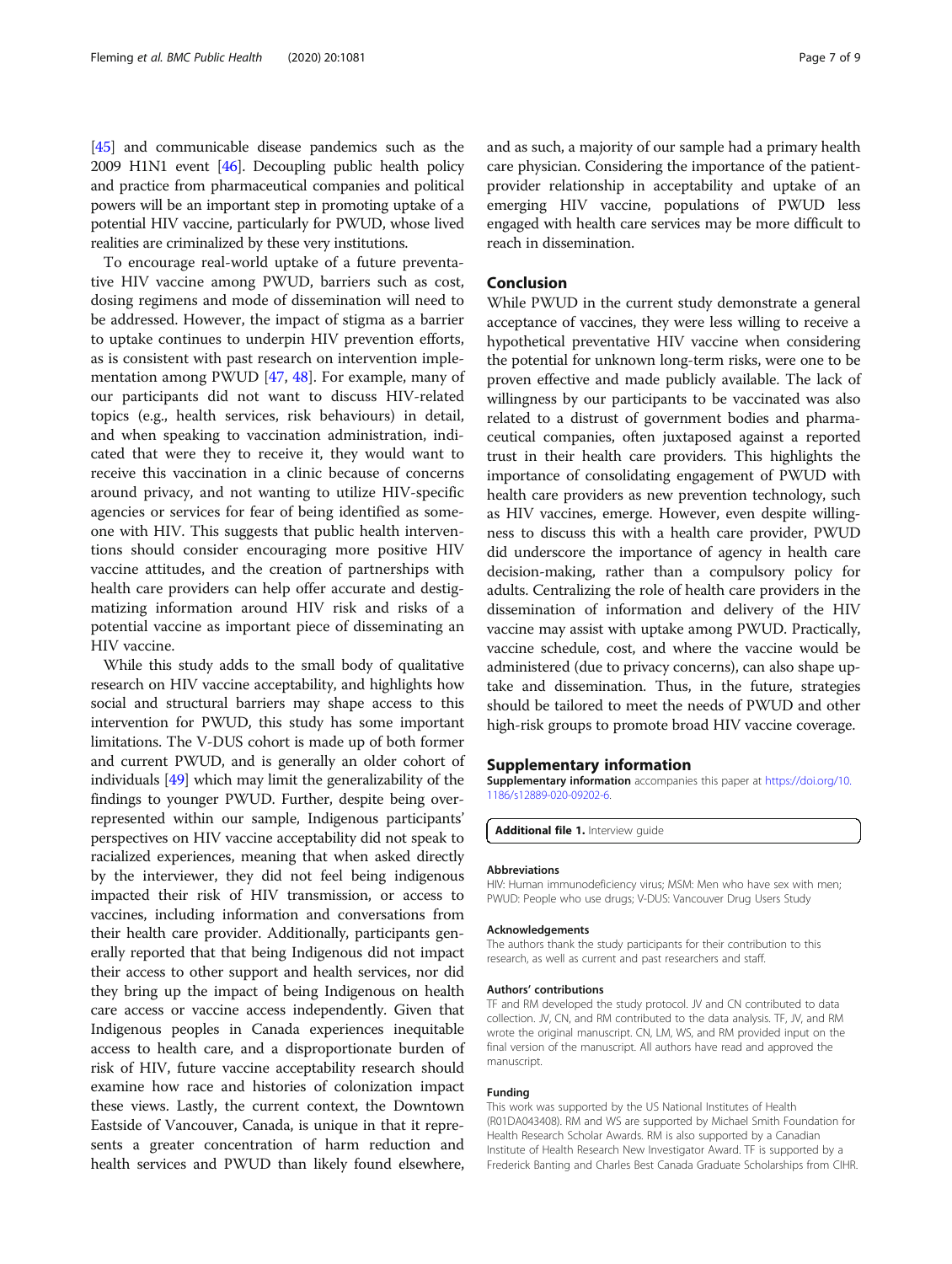<span id="page-7-0"></span>LM is supported by the award of an Australian National Health and Medical Research Council Senior Research Fellowship. The sponsors had no role in the design and conduct of this research study or preparation of this manuscript.

#### Availability of data and materials

The data underlying these findings is presented in this manuscript in support of presented themes and subthemes as anonymized participant quotations. Further data cannot be made publicly available as per study approval by the research ethics board of Providence Health Care and the University of British Columbia. Interested researchers may direct data access requests to the corresponding author.

#### Ethics approval and consent to participate

This study was approved by the research ethics board of Providence Health Care and the University of British Columbia. All participants provided written informed consent.

#### Consent for publication

Not applicable.

#### Competing interests

The authors declare that they have no competing interests.

#### Author details

<sup>1</sup> British Columbia Centre on Substance Use, Vancouver, BC, Canada. <sup>2</sup>Interdisciplinary Graduate Studies Program, University of British Columbia, Vancouver, BC, Canada. <sup>3</sup>National Institute for Cannabis Health and Education, Toronto, ON, Canada. <sup>4</sup>The Kirby Institute for Infection and Immunity, Faculty of Medicine, University of New South Wales, Sydney, NSW, Australia. <sup>5</sup>The Burnet Institute, Melbourne, VIC, Australia. <sup>6</sup>Faculty of Health Sciences, Simon Fraser University, Burnaby, BC, Canada. <sup>7</sup>Department of Medicine, Yale School of Medicine, New Haven, CT, USA. <sup>8</sup>Program in Addiction Medicine, Yale School of Medicine, Yale University, 367 Cedar Street, New Haven, CT, USA.

#### Received: 20 November 2019 Accepted: 2 July 2020 Published online: 09 July 2020

#### References

- Barouch DH, Tomaka FL, Wegmann F, Stieh DJ, Alter G, Robb ML, et al. Evaluation of a mosaic HIV-1 vaccine in a multicentre, randomised, doubleblind, placebo-controlled, phase 1/2a clinical trial (APPROACH) and in rhesus monkeys (NHP 13-19). Lancet. 2018;392(10143):232–43.
- 2. Hammer SM, Sobieszczyk ME, Janes H, Karuna ST, Mulligan MJ, Grove D, et al. Efficacy trial of a DNA/rAd5 HIV-1 preventive vaccine. N Engl J Med. 2013;369(22):2083–92.
- 3. Safrit JT, Fast PE, Gieber L, Kuipers H, Dean HJ, Koff WC. Status of vaccine research and development of vaccines for HIV-1. Vaccine. 2016; 34(26):2921–5.
- 4. Newman PA, Woodford MR, Logie C. HIV vaccine acceptability and culturally appropriate dissemination among sexually diverse Aboriginal peoples in Canada. Glob Public Health. 2012;7(1):87–100.
- 5. Rudy ET, Newman PA, Duan N, Kelly EM, Roberts KJ, Seidan DS. HIV vaccine acceptability among women at risk: perceived barriers and facilitators to futre HIV vaccine uptake. AIDS Educ Prev. 2005;17(3):253–67.
- 6. Mbunda T, Tarimo EA, Chalamilla G, Bakari M, Sandstrom E, Kulane A. The influence of community members on participation by youth in an HIV vaccine trial in Tanzania. PLoS One. 2016;11(12):e0168660.
- Jaspan HB, Berwick JR, Myer L, Mathews C, Flisher AJ, Wood R, et al. Adolescent HIV prevalence, sexual risk, and willingness to participate in HIV vaccine trials. J Adolesc Health. 2006;39(5):642–8.
- 8. Dhalla S, Poole G, Singer J, Patrick DM, Wood E, Kerr T. Cognitive factors and willingness to participate in an HIV vaccine trial among HIV-negative injection drug users. Vaccine. 2010;28(7):1663–7.
- 9. Lally MA, Montstream-Quas SA, Tanaka S, Tedeschi SK, Morrow KM. A qualitative study among injection drug using women in Rhode Island: attitudes toward testing, treatment, and vaccination for hepatitis and HIV. AIDS Patient Care STDs. 2008;22(1):53–64.
- 10. Etcheverry MF, de Lazzari E, Fuchs JD, Merono M, Sierra E, Del Romero J, et al. Pilot study assessing HIV vaccine trial readiness among female sex

workers, injection and non-injection drug users, and men who have sex with men in Spain. AIDS Behav. 2010;14(3):607–17.

- 11. Etcheverry MF, Evans JL, Sanchez E, Mendez-Arancibia E, Merono M, Gatell JM, et al. Enhanced retention strategies and willingness to participate among hard-to-reach female sex workers in Barcelona for HIV prevention and vaccine trials. Hum Vaccin Immunother. 2013;9(2):420–9.
- 12. Knight R, Small W, Carson A, Shoveller J. Complex and conflicting social norms: implications for implementation of future HIV pre-exposure prophylaxis (PrEP) interventions in Vancouver. Canada PLoS One. 2016;11(1): e0146513.
- 13. Charlebois ED, Das M, Porco TC, Havlir DV. The effect of expanded antiretroviral treatment strategies on the HIV epidemic among men who have sex with men in San Francisco. Clin Infect Dis. 2011;52(8):1046–9.
- 14. Page K, Tsui J, Maher L, Choopanya K, Vanichseni S, Mock PA, et al. Biomedical HIV prevention including pre-exposure prophylaxis and opiate agonist therapy for women who inject drugs. JAIDS. 2015;69(S2):S19–S175.
- 15. Altice FL, Kamarulzaman A, Soriano VV, Schecter M, Friedland GH. Treatment of medical, psychiatric, and substance-use comorbidities in people infected with HIV who use drugs. Lancet. 2010;376:367–87.
- 16. Meyer JP, Althoff AL, Altice FL. Optimizaing care for HIV-infected people who use drugs: evidence-based approaches to overcoming healthcare disparities. Clin Infect Dis. 2013;57(9):1309–17.
- 17. Wolfe D. Paradoxes in antiretroviral treatment for injecting drug users: access, adherence and structural barriers in Asia and the former Soviet Union. Int J Drug Policy. 2007;18(4):246–54.
- 18. Milloy MJ, Kerr T, Buxton J, Rhodes T, Guillemi S, Hogg R, et al. Doseresponse effect of incarceration events on nonadherence to HIV antriretroviral therapy among injection drug users. J Infect Dis. 2011;203(9): 1215–21.
- 19. Milloy MJ, Marshall BD, Kerr T, Buxton J, Rhodes T, Montaner J, et al. Social and structural factors associated with HIV disease progression among illicit drug users: a systematic review. AIDS. 2012;26(9):1049–63.
- 20. Barrington C, Moreno L, Kerrigan D. Local understanding of an HIV vaccine and its relationship with HIV-related stigma in the Dominican Republic. AIDS Care. 2007;19(7):871–7.
- 21. Park JN, White B, Bates A, Enriquez J, Liao L, Maher L. Motivators and barriers influencing willingness to participate in candidate HCV vaccine trials: perspectives of people who inject drugs. Drug Alcohol Depend. 2012; 123(1–3):35–40.
- 22. Topp L, Day CA, Wand H, Deacon RM, van Beek I, Haber PS, et al. A randomised controlled trial of financial incentives to increase hepatitis B vaccination completion among people who inject drugs in Australia. Prev Med. 2013;57(4):297–303.
- 23. Young AM, DiClemente RJ, Halgin DS, Sterk CE, Havens JR. HIV vaccine acceptability among high-risk drug users in Appalachia: a cross-sectional study. BMC Public Health. 2014;14:537.
- 24. Newman PA, Duan N, Lee SJ, Rudy ET, Seiden DS, Kakinami L, et al. HIV vaccine acceptability among communities at risk: the impact of vaccine characteristics. Vaccine. 2006;24(12):2094–101.
- 25. Newman PA, Lee SJ, Rudy ET, Diamant A, Duan N, Nakazono T, et al. Endorsement of compulsory HIV vaccination policy among populations at high risk of HIV exposure (LA VOICES). Prev Sci. 2014;15(3):428–35.
- 26. Coupland H, Page K, Stein E, Carrico A, Evans J, Dixon T, et al. Structural interventions and social suffering: responding to amphetamine-type stimulant use among female entertainment and sex workers in Cambodia. Int J Drug Policy. 2019;64:70–8.
- 27. Iverson J, Page K, Madden A, Maher L. HIV, HCV and health-related harms among women who inject drugs- implications for prevention and treatment. JAIDS. 2015;69(S2):S176–S81.
- 28. Higgins JA, Hoffman S, Dworkin SL. Rethinking gender, heterosexual men, and women's vulnerability to HIV/AIDS. Am J Public Health. 2010;100(3):435–45.
- 29. Boyd J, Collins AB, Mayer S, Maher L, Kerr T, McNeil R. Gendered violence and overdose prevention sites: a rapid ethnographic study during an overdose epidemic in Vancouver. Canada Addiction. 2018;113(12):2261–70.
- 30. Blankenship KM, Reinhard E, Sherman SG, El-Bassel N. Structural interventions for HIV preventions among women who use drugs: a global perspective. JAIDS. 2015;69(S2):S140–S5.
- 31. Wood E, Hogg RS, Lima V, et al. Highly active antiretroviral therapy and survival in hiv-infected injection drug users. JAMA. 2008;300(5):550–4.
- 32. Lopez AM, Bourgois P, Wenger LD, Lorvick J, Martinez AN, Kral AH. Interdisciplinary mixed methods research with structurally vulnerable